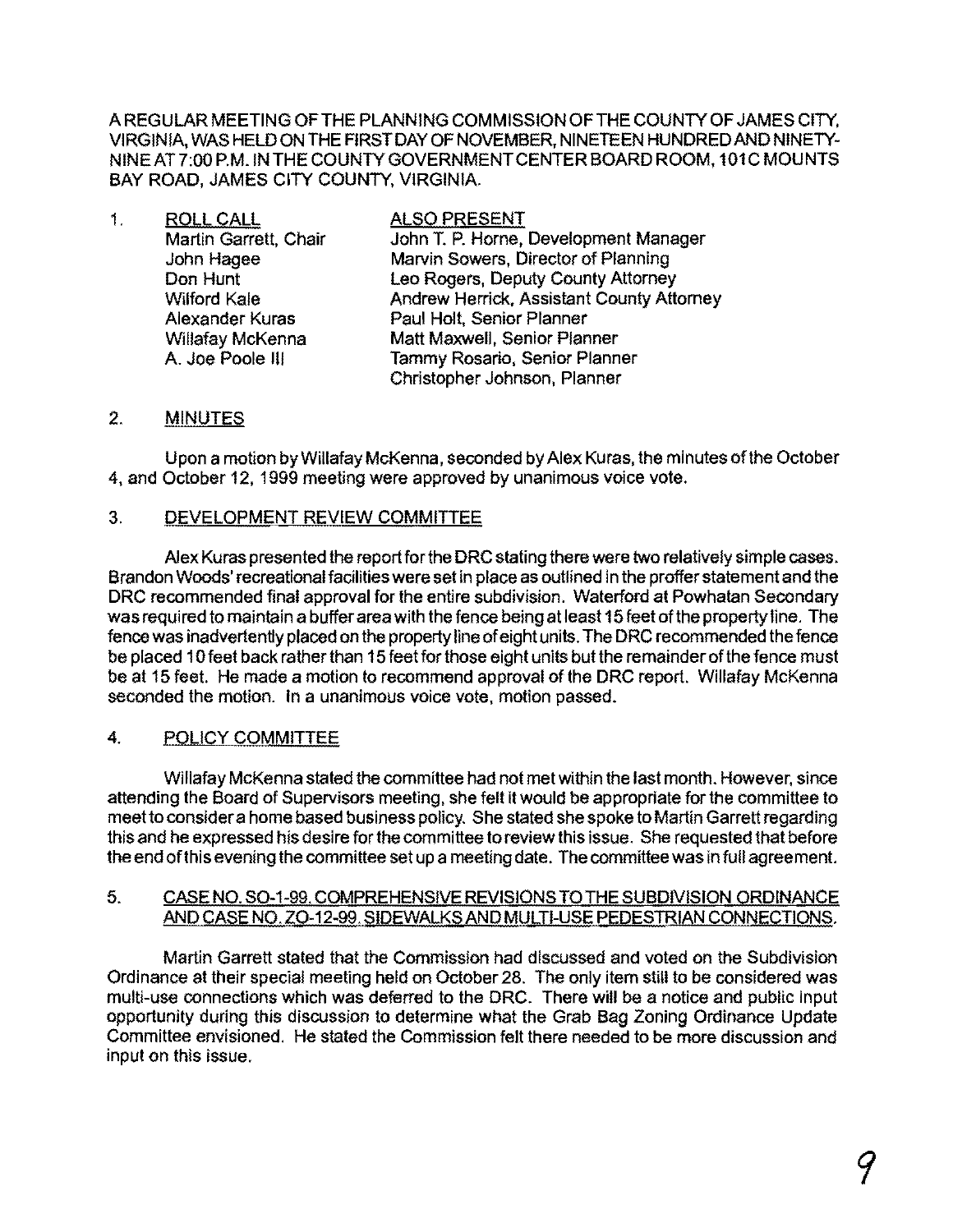### 6. CASE NO. ZO-11-99. SUBMITTAL REQUIREMENT FOR REZONINGS AND SPECIAL USE PERMITS.

Paul Holt presented the staff report for the proposed ordinance changes for submittal requirement by amending the list of submittal requirements as proposed. The Grab Bag Committee believed the goals, objectives, and strategies of the Comprehensive Plan as originally outlined in the September 8 staff report would be advanced and more complete information would be provided to the Commission and the Board of Supervisors thereby insuring appropriate project mitigation. Comments regarding the proposed changes were received at the end of September from both Langley and McDonald and Harrison and Lear Land Corporation and provided to the Planning Commission at its October meeting. In response to these comments, a change was made at their October 4 meeting and that change was reflected in the ordinance presented before the Commission. Tonight staff believed that all outstanding issues had been resolved and therefore staff recommended the Planning Commission recommended approval of the ordinance and policy.

Martin Garrett opened the public hearing. The being no speakers, the public hearing was closed.

Martin Garrett asked the Commission ifthey wished to go through each item and comment on them individually and if so, he suggested deferral of this case until the end of the other public hearing cases in order to have an in-depth discussion. But, if the Commission felt further discussion was not necessary, then they could vote on it now.

Alex Kuras had a question regarding the requirement that "All site plans shall be consistent with the master plan, but may deviate from the master plan if the planning director concludes, ....." He stated that in some of the cases the DRC had made that determination and asked if this was a change.

Paul Holt said it was not necessarily a change. It was provided for some flexibility for the developer. Ifhe wanted to deviate the development plans from the master plan that could be done administratively through the planning director. If the director felt the changes were too substantial or if the developer objected to the planning director's determination, then it would go to the DRC.

Wilford Kale had a question regarding Mark Rinaldi's concem about sewer and water. He asked what kind of response could we give to the public as to the type of study and was there an outline of the requirements at this point.

Paul Holt said that there was an outline drafted and stated that any developer required to do this could meet with the Service Authority and discuss it with them. He said this was not anything new or something the developers hadn't worked through in the past. The master water and sewer plan was the same language that currently existed in both the R-4 and PUD and had been used for many years.

Willafay McKenna make a motion, seconded by Joe Poole, to approve this ordinance. In a roll call vote, motion passed 7-0. AYE: McKenna, Hagee, Hunt, Kale, Poole, Kuras, Garrett (7); NAY: (0).

## 7. CASE NO. AFD-1-94. WRIGHT'S ISLAND, 1999 QUEIJO ADDITION

Christopher Johnson presented the staff report for a request to add 49.373 acres to the existing Wright's Island AFD. Staff found the proposed addition consistent with the surrounding properties and zoning and consistent with the Comprehensive Plan. On October 20, 1999 the AFD Advisory Committee recommended the property be added bya vote of 6-0 with four absences. Staff concurred with the Advisory Committee and recommended that the Planning Commission recommend approval of this case.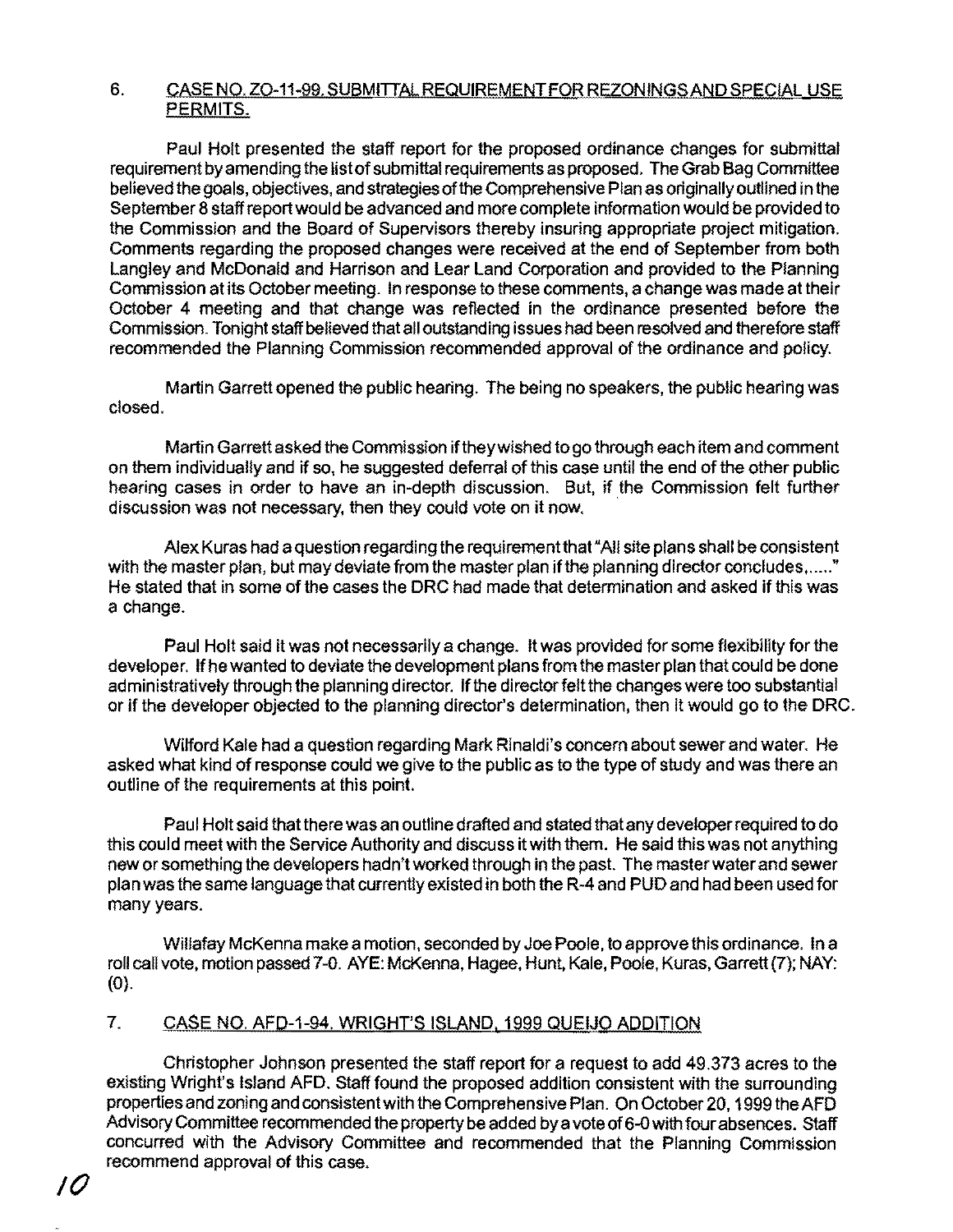Martin Garrett opened the public hearing. There being no speakers, the public hearing was closed.

Willafay McKenna make a motion, seconded by Joe Poole, to approve this case. In a roll call vote, motion passed 7-0. AYE: McKenna, Hagee, Hunt, Kale, Poole, Kuras, Garrett (7); NAY: (0).

## 8. CASE NO. SUP-25-99. WILLIAMSBURG HEATING AND AIR CONDITIONING

Christopher Johnson presented the staff report for a requestfor a special use permit to allow the construction ofa 1 ,500 square feet ofoffice and storage space for a heating and air conditioning business that was presently being operated out of the applicant's home. The proposed structure, located at 8876 Richmond Road, would not serve as a residence for the property owner or any of his employees. Staff believed this application was inconsistent with the Rural Lands land use designation in the Comprehensive Plan and would encourage further commercial development on adjacent undeveloped properties orproperties with similar characteristics in rural areas especially since the use would be entirely commercial. Staff recommended the Planning Commission deny this application. He added if the Commission recommended approval of this application, staff recommended placing the conditions upon its approval as outlined in the staff report. Healso stated that the conditions did not guarantee a 150' buffer because they allow the buffer to be reduced to 50' to accommodate the septic system and that staff did not believe a 50' buffer would retain the rural character.

Martin Garrett opened the public hearing.

Brian Johnson, the applicant, of 115 Fairmont Drive stated he understood staffs recommendation for denial but added he was looking to place his business in this area for the primary reason of cost. He conceded there were other areas, as suggested by staff, but he was unable to afford those locations. He stated he was not looking to clear the entire 3.8 acres but enough to put in the building and parking lot. Regarding the buffer, he said was not concemed ifthe building could be seen from the road. He stressed that he needed a location otherthan his home, in order to become more established and professional.

Willafay McKenna asked ifthis were approved with 150footbuffer requirement, which would mean the septic field would need to be located elsewhere and, ifthat could not be done, would he give up the idea of putting the building on the property. She also asked how many people he employed and would they all be working at the site.

Brian Johnson stated he would really not want to give up the idea ofbuilding on the property and said he would definitely do as much landscaping as possible to create a buffer area along Richmond Road. He stated he presently had four employees but they would only be there in the mornings to load up materials in their vans. He added thatonlya secretary would be working in the office.

Willafay McKenna asked ifany ofthe materials would be stored outside ofthe 1,500 square foot building.

Brian Johnson stated that all materials would be stored inside but he did state the only change that he did want to make the staff conditions was the size of the building. He stated he would like to go a larger than the 2,000 square foot limit placed by staff. He preferred to increase that to no more than 3,000 square feet. He stated that the size would depend on the cost of the building and only would have four employees now and no more than six in the future.

Willafay McKenna stated the application stated a 1,500 square foot building and the condition staff would place on was 2,000 square feet. She asked if he could stay within the 2,000 square feet.  $\qquad$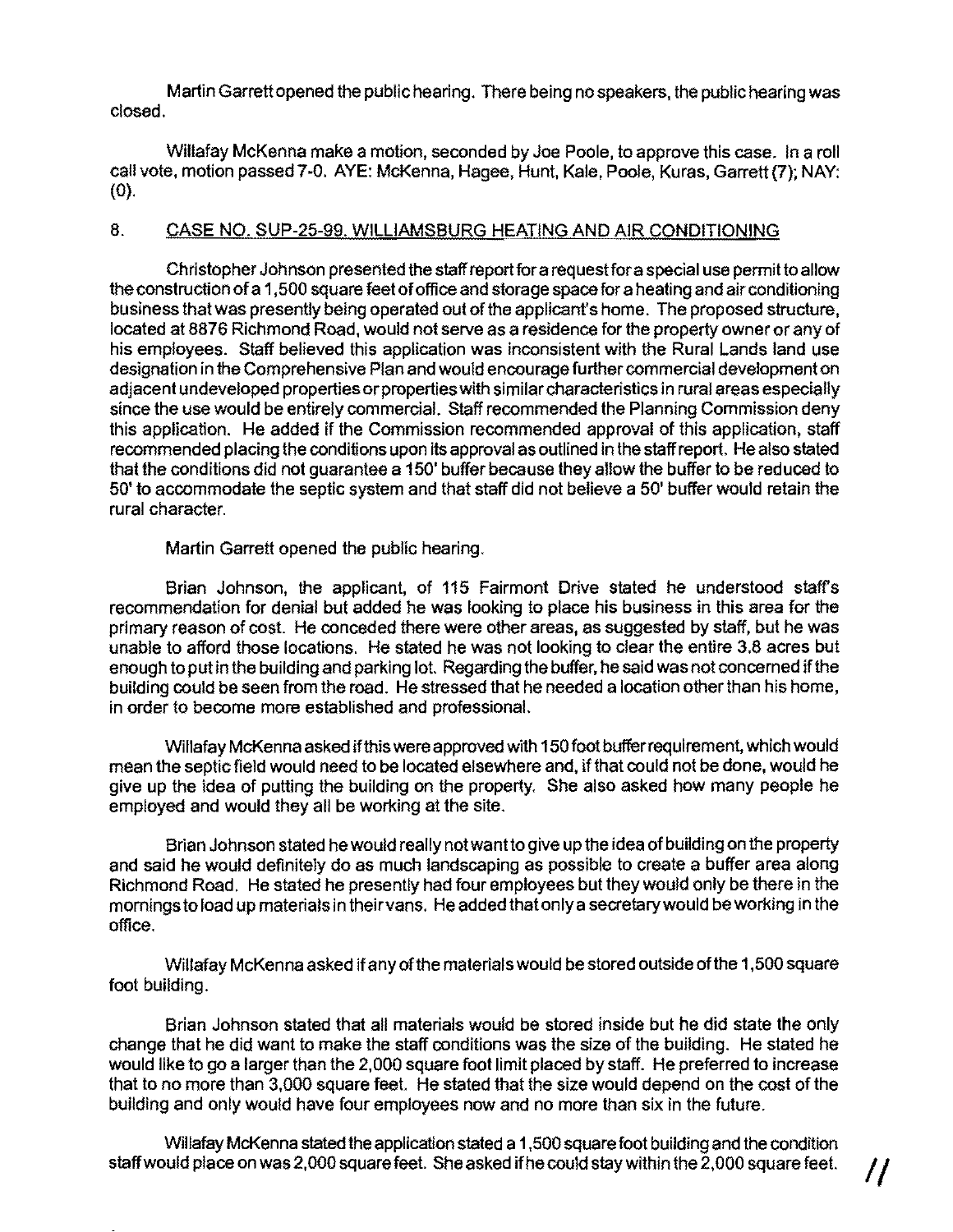Brian Johnson stated that with almost four acres he would like to settle with at least 2,500 square feet, if that could be possible.

Willafay McKenna also asked if there would be a necessity for outside lighting.

Brian Johnson stated only for security reasons would there need to be any type of lighting.

Joe Poole noted that there have been a fair number of office/warehouse type facilities opposite the Hankins Industrial Park and felt that type of facility was tailor made for small businesses. He asked the applicant if he considered something like that for his business.

Brian Johnson stated that companies that go into that type of facility might be short term. He intended to stay in the County long term.

Martin Garrett asked what prohibited him from going to somewhere like Hankins Industrial Park or something similar for a long term.

Brian Johnson stated there was nothing available in Hankins Park and the facility across the road was for leasing only and he preferred to have his own building on his own property.

John Hagee asked the applicant if he had purchased the property and had he looked in other areas. He said he knew of other locations where Brian Johnson could located for \$40,000 per acre.

Brian Johnson stated they had put a substantial amount of money on the parcel and looked in other areas and feltthis to be an ideal area because of its potential for growth and the price which was \$60,000.

John Hagee asked Martin Garrett if the Rural Lands Committee had discussed this particular topic.

Martin Garrett stated the committee had not discussed this topic but would in the future.

John Hagee felt he wanted to get a better sense of what the County was trying to do in that area of Richmond Road. He didn't quite understand what they were trying to prevent by not allowing someone to have a business on a four-lane road which already had other commercial development. He felt that with a 150 foot buffer they could still maintain the rural area aesthetics.

Joyce Hedrick of 9113 Richmond Road spoke in full support of this application.

Angela Martin representing her father, Robert of 8863 Richmond Road, across from Peirce Brothers and next to the nursery, stated he felt this type of business would be an asset to the community and would not disturb the character of this rural area.

Donald Hazelwood, property owner of the site and the two adjoining properties, of 8630 Richmond Road felt this was a type of application that should be encouraged. It's a business on a four-lane corridor near two existing businesses, John's Junk Yard and Pierce Brothers. Heasked if the Commission would prefer residential where they could clear to the street and perhaps place a trailer on the parcel or would they prefer a nice business that would be willing to leave the buffer in place to keep the rural character of the area.

There being no further speakers, the public hearing was closed.

Willafay McKenna recommended approval with the conditions as prepared by staff because she felt this plan seemed to leave intact the piece of property as it presently existed. She also stated this was not a retail or commercial enterprise that would generate traffic, create noise, or have people congregate on the property. She said from the description this was a use that served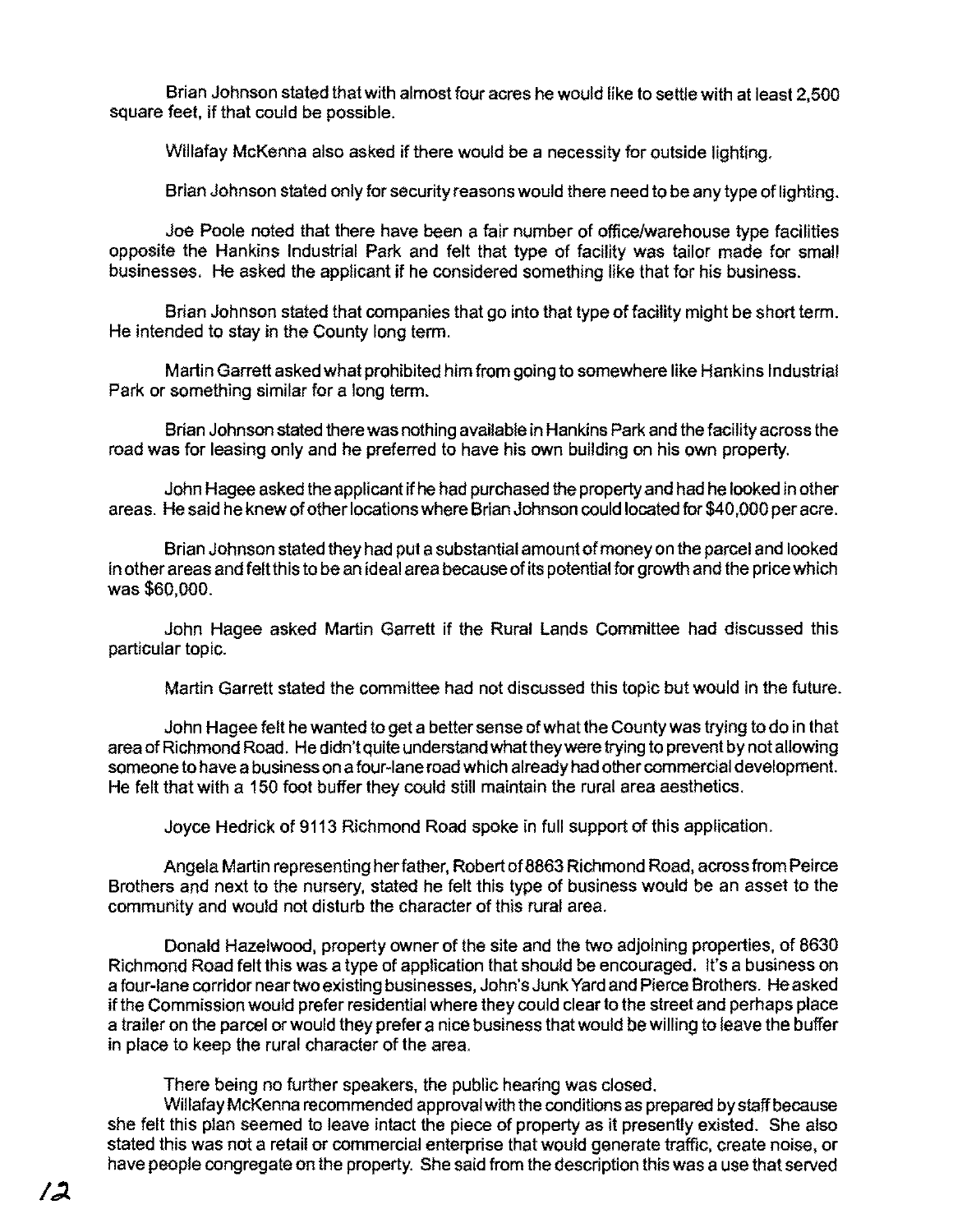the community and she felt it was very consistent with the rural characteristics. She said if the Commission did elect to approve this application, it should be emphasized that this was being done on a case by case basis. She added that none of the items in the policy that was created by the Policy Committee had been violated by the application and for those reasons she was supporting it.

Wilford Kale seconded the motion for the reasons suggested and wanted to stress that the buffer in the wooded area would retain exactly what the County had been looking for and said it would be wonderful if that size buffer could be on other roadways. He also liked the fact that it would not be a retail operation with no additional traffic. He suggested that VDOT re-examine whether a commercial entrance was really necessary for six or seven vehicles to come in and go out only once a day.

Alex Kuras had some concerns due to the Comprehensive Plan. He felt there was a considerable amount ofdiscussion over the Poulston Motorcycle Customization Shop which was a hobby level home based business and this application was a full time business. He agreed that the County should encourage small business but again with the discussion the Commission has had and the direction they were going he had a problem with this application and could not support it.

Martin Garrett felt it was not necessary to open up commercial areas like this along this particular section of Richmond Road when the applicant could go into an already established industrial park.

John Hagee stated in spite of his comment regarding locating in an industrial park he was not comfortable about what the County was trying to do in that area and felt that with a 150 buffer and as long as it would not detract from the rural characteristics ofthe area he had no problem with the application and would support it.

Don Hunt felt the scale of the business coincided with the rural area and supported this proposed application.

Joe Poole stated he was very cautious ofthis application because ofthe commercial aspect and agreed with Alex Kuras. He stated the cumulative effect of these decisions were of concern stating he opposed Poulston Motorcycle Customization Shop because what he saw was accelerated growth along this corridor and could see this corridor eroding. He said he did not want do to that outside the PSA because the Comprehensive Plan clearly stated its intent was to preserve the rural character.

In a roll call vote, motion for approval passed 4-3. AYE: McKenna, Hagee, Hunt, Kale (4); NAY: Poole, Kuras, Garrett (3).

#### 9. CASE NO. Z-6-99 AND SUP-27-99. WILLIAMSBURG COMMONS AT WILLIAMSBURG CROSSING.

Matthew Maxwell presented the staff report for the request to amend the existing special use permit and to rezone approximately 12 acres from B-1. General Business. to Mixed Use to accommodate 170 townhouse units. He stated the applicant held a public review meeting on October 11 to inform adjacent property owners of the proposed development and hear their comments and concerns. He noted that the meeting was not very well attended and therefore public comment was limited. Staff was inclined to support this rezoning and special use permit request as outlined in the staff report but given the fact that the proffers were not in final form and there were several issues staff wished to discuss with the applicant, staff recommended deferral of this case. He noted that should the applicant disagree and want to go forward tonight with this public hearing. staff recommended the Commission deny this application based on incomplete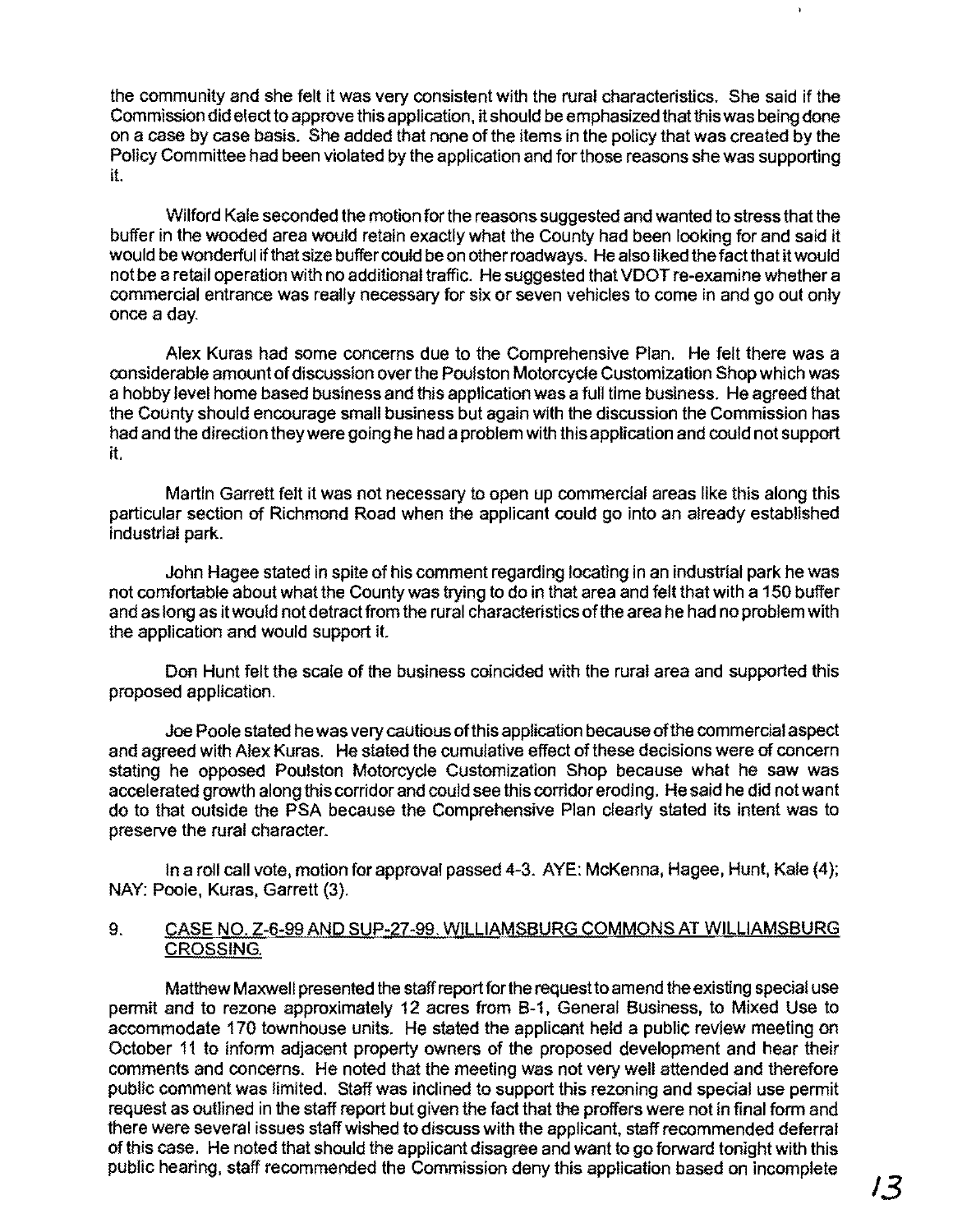proffers that did not adequately mitigate the impacts of this development. He said he would answer any questions the Commission might have.

Martin Garrett asked the applicant if they wished the Planning Commission to take action on this case tonight.

John Tarley replied that the applicant did.

Wilford Kale asked what the existing master plan for Land Bay 11 included and what was its buffer area.

Matthew Maxwell stated the current special use permit provided for a 65' buffer along the Winston Terrace property and the proffer language also allowed the buffer area to be reduced to a minimum 50' with enhanced landscaping. He stated there was also a condition that required Land Bay 11 to remain an open space associated with an outdoor center of amusement stating this stemmed from a previous SUP approved concurrent with the existing SUP. The outdoor center of amusement SUP had since expired but the condition that required Land Bay **11** to remain an open space still existed. The developer could come in and again request that Land Bay 11 be developed for an outdoor center of amusement under a new SUP. Staff felt this proposal, since it was residential, would provide better protection from the possible negative effect of an outdoor center of amusement.

Wilford Kale asked if any Winston Terrace residents attended the public meeting and if so, did they express any views regarding this project.

Malt Maxwell stated he did not believe any residents from Winston Terrace attended the meeting and stated the applicant notified all the adjacent property owners.

Martin Garrett opened the public hearing.

John Tarley of Spim, Tarley, Robinson, and Tarley representing University Square Associates stated he had worked with staff for about the last seven months to get to this point and that was one reason why the applicant wanted to move forward tonight. He stated that one disagreement they had with staff with respect to the sidewalks was the condition in the SUP that required sidewalks along Road "A," which ran in front of the Riverside Community, and along Kings Way. He stated that the applicant no longer owned these properties. He then gave a history of the property and its existing master plan. He stated he understood why staff was reluctant to come forward with a recommendation of approval for this application at this time. He stated he felt that the proffers and the plans presented before them showed that this was agood use for the property. He concluded by stating this application was a use that was recommended in the Comprehensive Plan, that maintained a high level of commercial/office space, and that would not upset the balance of the mixed use zoning designation. He respectfully requested that the Commission approve this application without the conditions for the sidewalks on Road "A" and Kings Way.

There being no further questions, the public hearing was closed.

Martin Garrett stated he could not support this case due to the additional expansion that could occur with the Riverside Hospital project.

Willafay McKenna also stated she could not support this due to the fact that the proffers were not in final form. She also stated her concerns of water use and traffic saying that presently there was a tremendous amount of traffic on Route 5 as it approached the shopping center.

Joe Poole agreed completely with Willafay McKenna and emphasized his concern about the traffic issue and was hesitant to add more residential units at this time.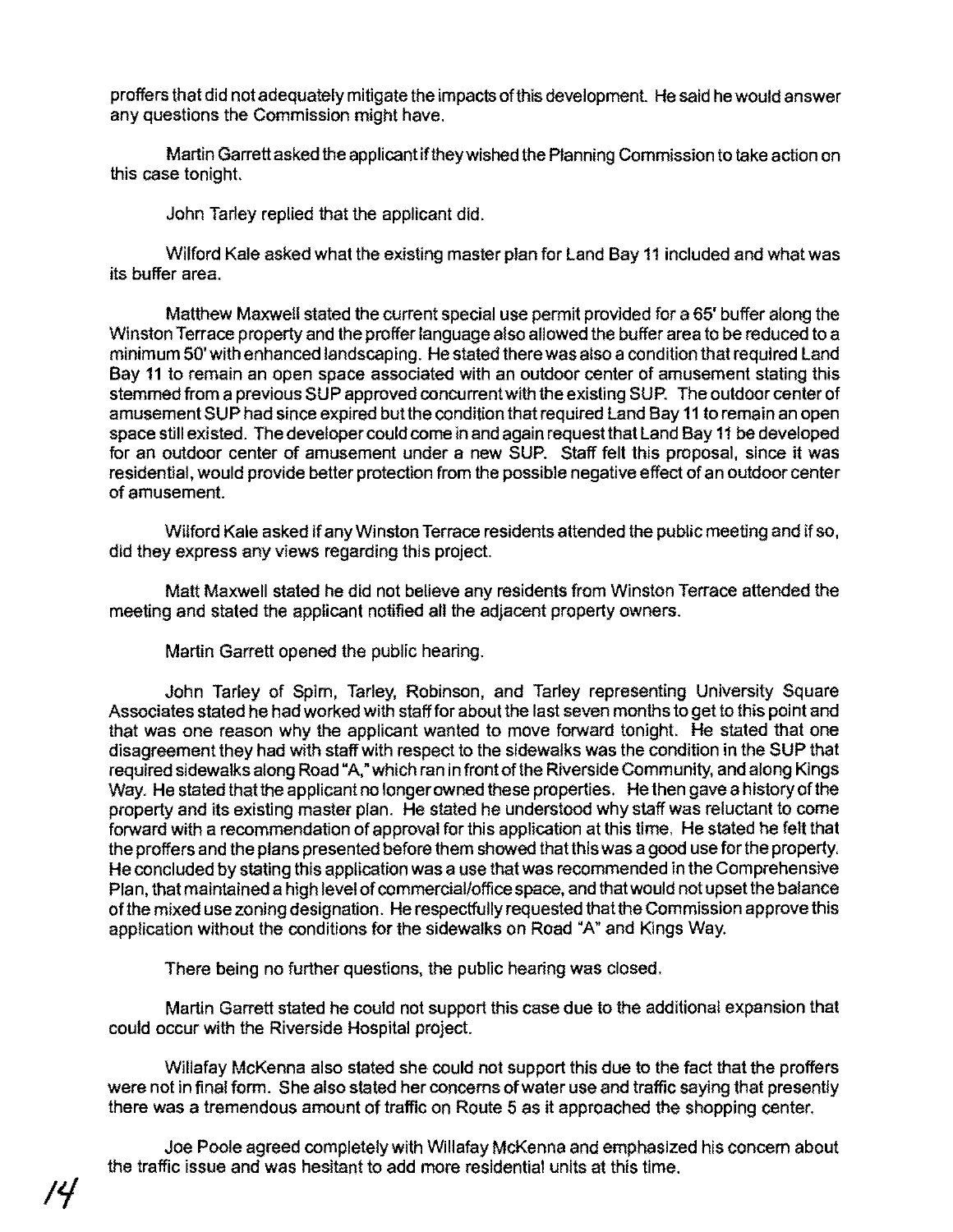Wilford Kale had serious concems stating thatthe existing laFontaine had 160 units on 13 acres and this application was for 170 units on 11 acres. He was also concemed about the buffer area between this development and the existing Winston Terrace Subdivision. He stated he could not support this proposal.

Alex Kuras stated he had concem over changing commercial use to residential use and could not support this application.

John Hagee stated that the net change of -1,200 units of vehicle trips per day was a significant number and asked staff how they felt about the numbers.

Matthew Maxwell stated staff concurred with the traffic analysis that had been performed by the applicant and staff believed the overall effect of the proposal would reduce the amount of vehicle trips into and out of the shopping center.

John Hagee stated he saw a lot of merit in this application and for the adjacent property owners. He felt the location was very good for this type of housing development In the mixed use designation. He added that his greatest concern was the traffic issue and at this time could not support this application.

Don Hunt was inclined not to support his application at this time due the concerns raised by Commission members.

Martin Garrett made a motion for denial. Willafay McKenna seconded this recommendation.

John Hagee stated he thoughtthis application was to be deferred as recommended by staff.

Martin Garrett stated since the applicant wanted to proceed with this application, the recommendation of staff was to deny this application.

Marvin Sowers stated that at the beginning of the meeting the applicant was asked if he wanted the Commission to take action tonight. Marvin Sowers stated that unless the applicant requested otherwise, the Commission could proceed with the vote.

In a roll call vote, motion for denial passed (6-1). AYE: McKenna, Hunt, Kale, Poole, Kuras, Garrett (6); NAY: Hagee (1)

# 10. CASE NO. SUP-26-99. NICE OFFICE BUILDING ADDITION.

Matthew Maxwell presented the staff report stating the applicant proposed a  $24' \times 27'$  addition to the existing contractor's office located at 4575 Ware Creek Road. Staff believed that due to its small size and scale it was compatible with surrounding zoning and development. Staff also believed that contractor's offices were not consistent with the Rural Lands land use designation but there were several key reasons why staff believed that the proposed expansion was acceptable at this location as outlined in the staff report. Staff recommended the Planning Commission recommend approval of this special use permit with the conditions as outlined in the staff report.

Martin Garrett opened the public hearing.

Mike Suerdieck of 2101 London Company Way further emphasized that there had been an existing office on the property for over ten years. He stated they needed the addition primarily for office eqUipment and they would not be hiring any new employees.

There being no further speakers, the public hearing was closed.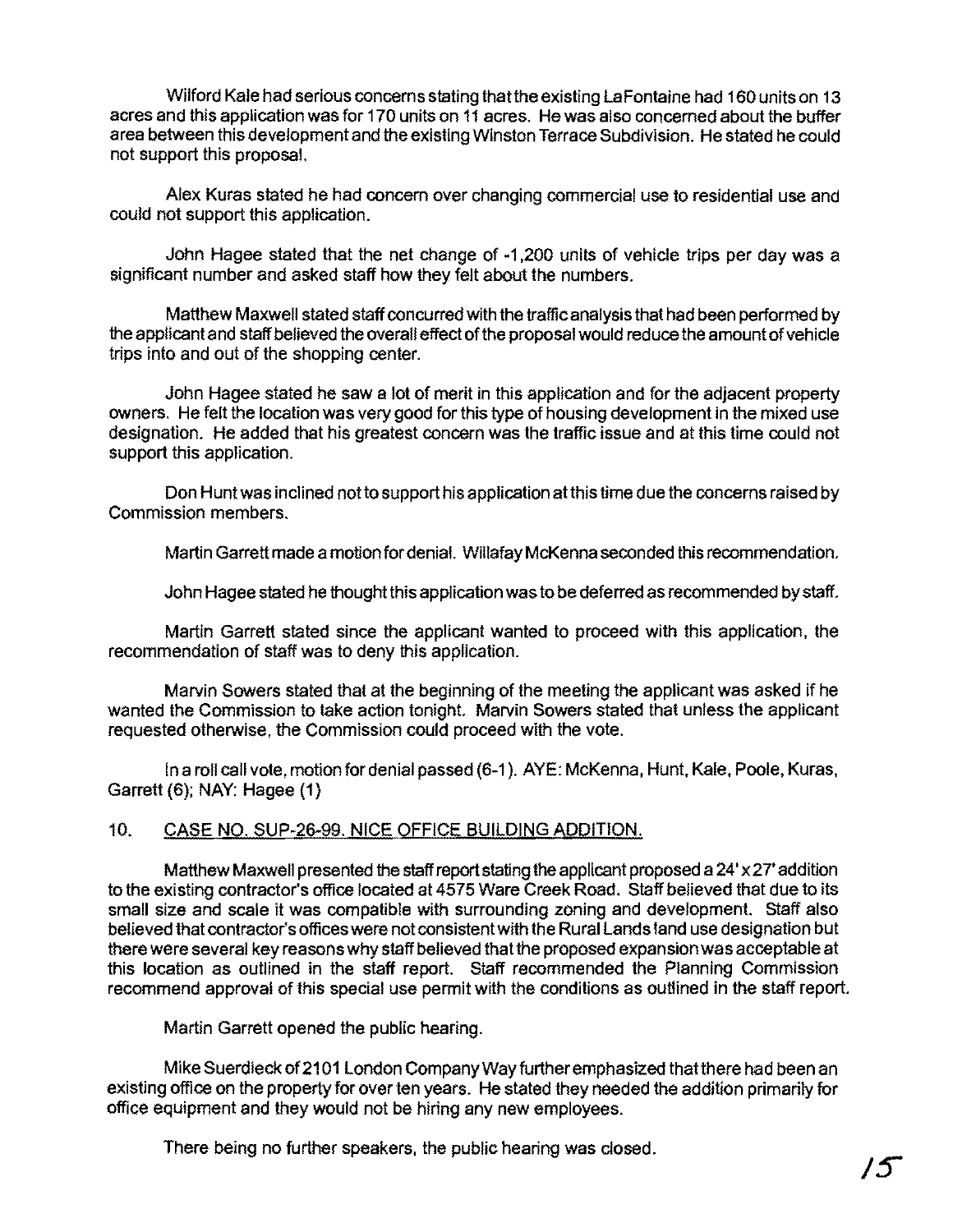Alex Kuras made a motion. seconded by Willafay McKenna. to approve this application. In a roll call vote, motion passed 7-0. AYE: McKenna. Hagee. Hunt. Kale. Poole, Kuras, Garrett; (7). NAY: (0).

## 11. CASE NO. MP-2-99. GREENSPRINGS PLANTATION MASTER PLAN AMENDMENT.

Tammy Rosario presented the staff report stating the applicants, F. Michael Martin of Riverside Healthcare Association and Marc Sharp ofGreen springs Plantation, Inc., had applied to amend the Greensprings Plantation Master Plan and Proffer Agreement. The amendments included switching several areas shown for development and major open space, allowing single family detached units in the M-10 Land Bay, and making corrections to the master plan. Staff found that the application was consistent with the approved master plan for Greensprings Plantation, surrounding zoning and development and the Comprehensive Plan. Staff recommended the Planning Commission approve the master plan and proffer amendments.

Martin Garrett opened the public hearing.

Alvin Anderson ofKaufman and Canoles, together with his partner Greg Davis, represented the applicants and stated that these changes fall into the category of"correction" amendments since there would be no increase in the number of housing units or a decrease in open space. These amendments were necessary to accommodate the development as a result of discoveries made during the course of development. He said representatives from the engineering firm of AES were present to answer any questions the Commission may have.

Joe Poole asked if the applicant had been in touch with the National Park Service regarding improvements and had there been feed back from them.

Alvin Anderson stated there was a meeting on site with staff, the applicant, and the National Park Service to determine what the impact of this project would or would not be regarding the National Park Service property and that the conditions reflected these discussions.

There being no further speakers, the public hearing was closed.

Willafay McKenna made a motion, seconded byAlex Kuras. to recommend approval. In a roll call vote, motion passed 7-0. AYE: McKenna, Hagee. Hunt. Kale, Poole, Kuras, Garrett; (7). NAY: (0).

# 12. CASE NO. Z-5-99/SUP-15-99. TAYLOR/ARMISTEAD DEVELOPMENT.

Tammy Rosario presented the staff report stating that. due to the submission of new proffers. the Board of Supervisors referred these cases back to the Planning Commission on October 26, 1999. The Planning Commission last considered these cases on September 8, 1999 atwhich time the Commission recommended denial by a vote of4-3. Since then the applicant had made two additional proffers to deal with the impacts of the development. One was a cash contribution of \$50,000 and the other was an Architectural Review Board to develop and enforce water conservation measures throughout the development. Staff believed that the cash proffer did not completely mitigate the school capital cost impacts and stated the Service Authoritywas willing to accept the approach of an ARB as a starting point in reducing demands on the water supply. Staff would continue to work with the applicant to resolve such issues as method of payment, timing of payment, and approval of standards before the Board of Supervisors meeting. While staff did not believe the school capital costs of the project were fully mitigated as called for in the Comprehensive Plan, staff continued to find the proposal consistent with the surrounding properties and uses. with other provisions of the Comprehensive Plan and current policies. Staff recommended that the Planning Commission recommend approval of these cases.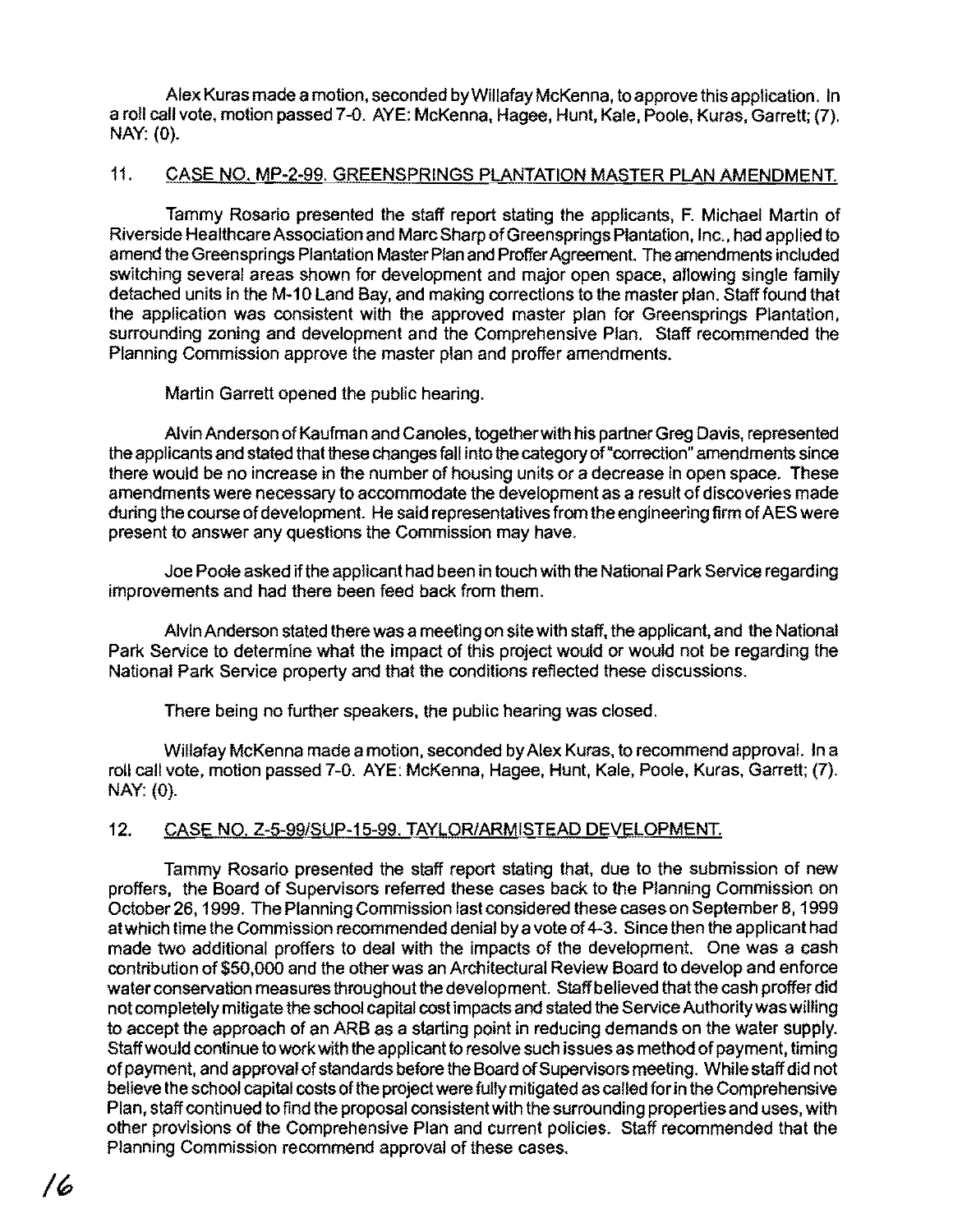Martin Garrett opened the public hearing.

Svein Lassen of Jones, Blechman, Woltz and Kelly, representing the applicants, stated he would restrict his remarks to what was new and different from the last time this application was presented to the Commission. He stated the parties had worked with staff to come up with a proposal that met the intent of the Comprehensive Plan and what made good sense for these parcels. He believed the revised proffers went towards that end. One issue from the last discussion was whether or not there was a need for turn lanes at the entrance to the subdivision. He stated the new proffer read that whatever VDOT and the County determined was required regarding turn lanes, the developer would do. Another proffer related to the issue of water conservation and their proposal to develop a plan that would help in that conservation over a long period of time. Finally, he spoke of the voluntary cash proffers that were being given by the applicants to defray capital costs stating the County had no policy but the proffered amount was consistent with what had been previously accepted. He concluded by requesting that the Planning Commission approve this application.

WiUafay McKenna asked for clarity on the second oftwo alternatives presented in paragraph one ifVDOT did not require turn lane. She stated the first one appeared to state that the developer would set aside land for the bike lanes and the second appeared to state thatthe developer would build the bike lanes.

Svein Lassen said ifVDOT required thedeveloperto build the bike lanes now, the developer would. What the applicant and the County wanted to make sure was that if the decision was made to build them later, the land would be there and what was built there now in terms of road or drainage improvements would not have to be torn up and rebuilt in order to build the bike lanes.

Willafay McKenna stated at the last meeting, VDOT determined that the turn lanes might be required and thatthere was a dispute between the applicant and VDOT and asked ifthat had been resolved.

Svein Lassen said that whatever the final decision was from VDOT, the developer would do and at this point VDOT had not made a determination because of the time of the traffic counts. He said Centerville Road was still being used as an alternate for Jamestown Road and with the opening of Route 199, they felt that they should wait until both of those events had been assimilated.

Willafay McKenna asked if, with the development of the ARB for water conservation, they had a goal or a percentage or a number of gallons they anticipated the development would save.

Svein Lassen stated this was a new concept and he didn't think that the developer would have the ability to set the standards but instead they would look to JCSA to help in settings those standards.

Joe Poole asked if the applicants were comfortable with the fifteen conditions set by staff.

Svein Lassen stated the applicants had no problems with them.

Mr. Howard McDermitt of 2792 John Tyler Highway spoke in opposition of this project because it contributed to the runoff into Powhatan Creek and would endanger the safety and wellbeing of a number of citizens by increasing flooding at Rt. 5 and Rt. 31. He requested that this development and any other new or expanded development be denied.

Martin Garrett asked staff ifthey look into the watershed issue when looking at a parcel for development.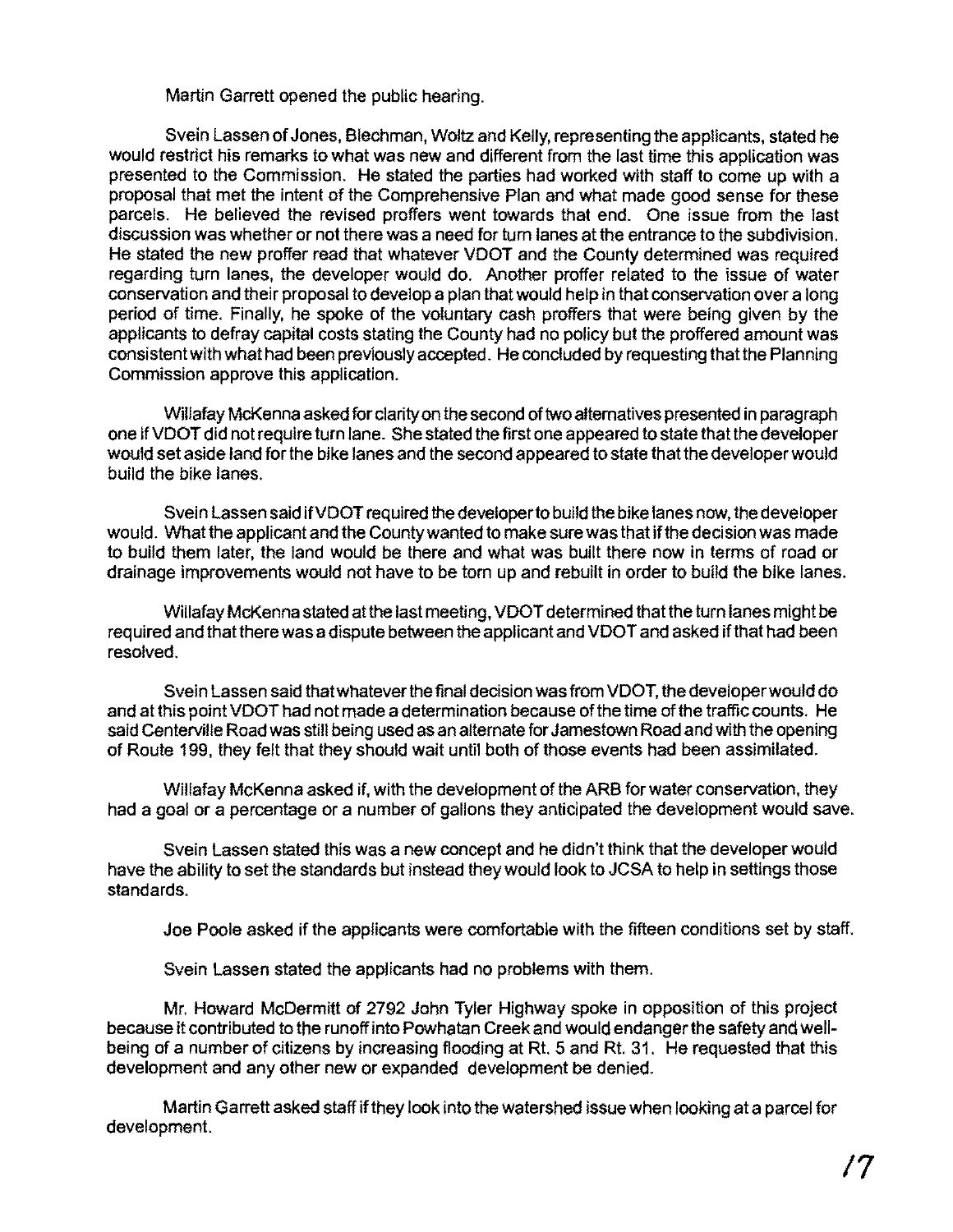Marvin Sowers stated staff is concemed about development impact on the watershed but they did not look at the particular impacts of this development as raised by Howard McDermitt. He stated that John Home and Environmental Services were involvedwith VDOT and other concerned citizens looking at the cause and effect relationships that happened in the watershed as a result of the hurricane.

There being no further speakers, the public hearing was closed.

Martin Garrett stated that the Planning Commission sent a message to the Board of Supervisors when they denied this application when it first came before the Commission. He stated that during the Board work session with representative from Chesterfield and Hanover Counties, it was very clearto him that the Board was not close to making a policy decision with respect to cash proffers, therefore, he wholeheartedly recommended approval of this application.

Alex Kuras seconded this motion. He also informed Howard McDermitt that the property could have been developed with thirty-eight units by-right and that this application would only add twelve additional units. He did feel that Howard McDermitt's concems should be looked at but in this case felt this would be an even better development than as a by-right one.

Wilford Kale stated that at the last meeting he expressed his concem about more than one unit per acre. Since then he had read the rules and discussed with the developer what he thought the enhancement were forthe additional units and where they fell under the guidelines. He said he could now support this application.

Willafay McKenna also agreed and added that the proffer regarding the bike lanes and tum lanes was excellent as well as the water conservation innovation.

Joe Poole was in agreement and supported this project but wanted to caution that he did not want to be badgered into anything by someone saying, "by right this could be done," because he felt that they could be comparing apples to oranges. He acknowledged what had been submitted by the developer compensates for the additional twelve units.

In a roll call vote, motion passed 7-0. AYE: McKenna, Hagee, Hunt, Kale, Poole, Kuras, Garrett; (7). NAY: (0).

# 13. PLANNING COMMISSION CONSIDERATION/2000 CALENDAR.

Marvin Sowers stated the Commission needed to approve the calendar for their upcoming meetings in the year 2000. He said the only unusual thing pertaining to their meeting schedule was three of their meetings would be held on the first Wednesday instead of the first Monday of the month. He recommended approval of the calendar schedule.

In an unanimous voice vote, the Commission approved their meeting schedule.

# 14. PLANNING DIRECTOR'S REPORT.

Marvin Sowers mentioned the paragraph in the Planning Director's report that referred to the Reservoir Protection Overlay District (RPOD). He stated staff anticipated that the ordinance would be coming to the Commission in Decemberor January as a resultof an agreement made between the County and Newport News that the County would undertake this project.

Martin Garrett commented that with the opening of Rt. 199 it had become very apparent that there has been an enormous back up on Rt. 199 at Mounts Bay Road. He fellthat something could be done.